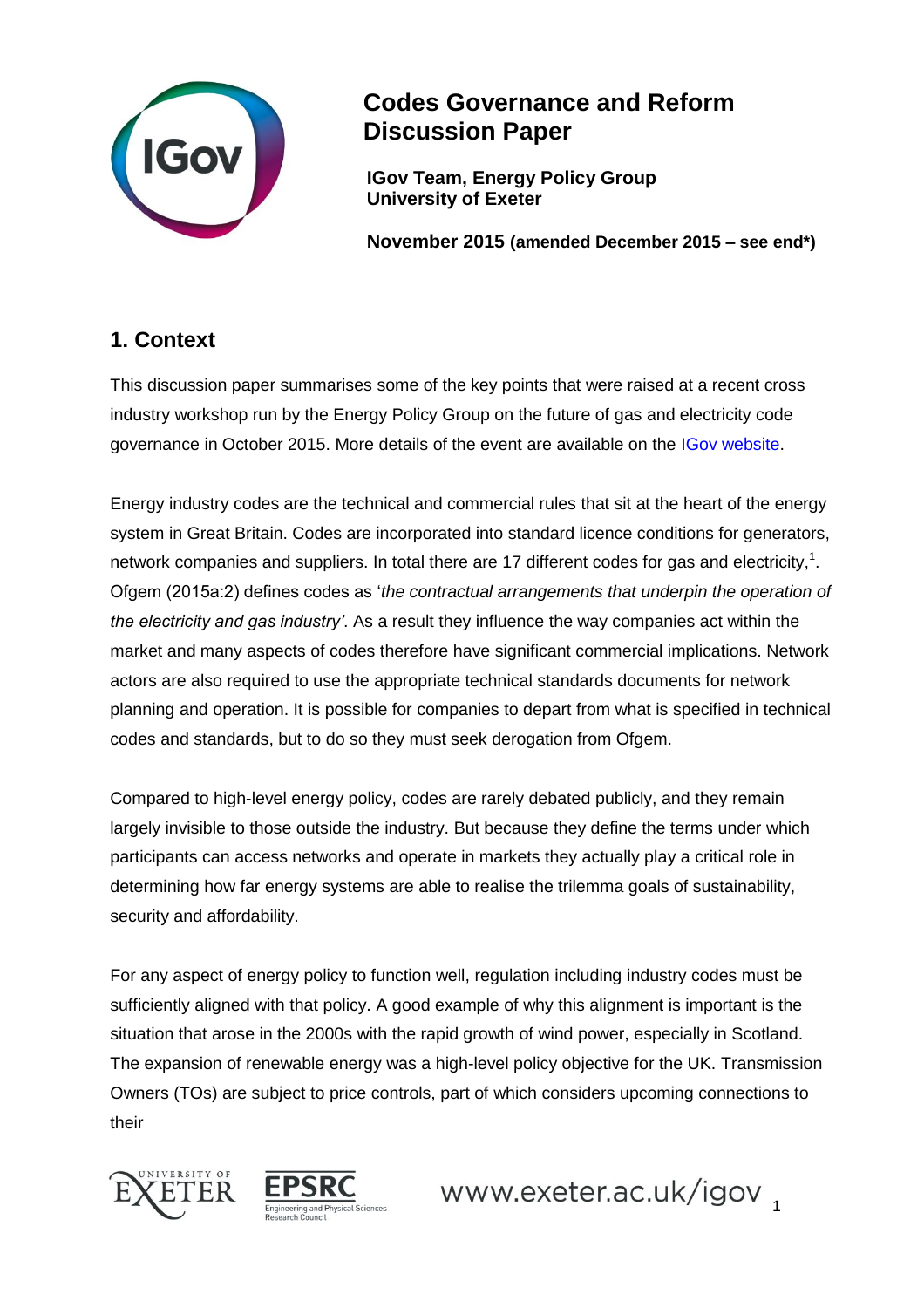network. Under licence, TOs and the System Operator (SO) must agree a 10 year Network Plan. These two elements highly influence renewable generation connections, and any changes to the process for delivery filter down to codes.

Existing rules on connection to the transmission network in the Connection and Use of Services Code (CUSC) specified that connection could not be made until any necessary reinforcement work in the wider network had taken place, an arrangement known as 'Invest and Connect'. This approach led to long delays in new wind power projects being able to connect and start generating. A number of different attempts to change the CUSC were made, many of which were rejected within the narrow objectives of the code, and eventually in 2007 the government stepped in and undertook a review of transmission access.<sup>2</sup> In 2010, a new approach was brought in by government, in which wind farms were connected ahead of any necessary reinforcement work, with the system operator managing any constraints, i.e. 'Connect and Manage'. In this case, code governance failed to solve the problem and direct government intervention was needed, but there was a significant delay between problems arising in the early 2000s and the solution being reached.

Thus the central overarching issue for codes is how they can keep up with the major changes in energy, especially electricity. As one supplier put it recently, the content of codes 'was created at the dawning of the energy market when big power stations and big companies dominated. Little of it anticipated a world where decentralised technologies such as wind and solar would be producing 24% of the UK's electricity.<sup>3</sup> Energy industry codes in Britain were established at various times over the last 20 years. Commercial codes, covering contractual relationships between energy industry actors, were established during the process of privatisation, $4$  while the technical codes covering the operation and planning of networks and power plants have their origins in the pre-privatisation post-War period.<sup>5</sup> But the energy system is now seeing the rapid development of intermittent renewable electricity generation, decentralised production of both heat and electricity, a much greater role for demand side flexibility and the much wider use of ICTs in energy systems. To capture the benefits of change and to minimise the costs of transformation, it is necessary that industry codes change at the same rate as the energy industry. As the CMA puts it:

*'The GB energy industry is undergoing a period of significant change, driven not only by the need to tackle climate change but also by factors such as technological development (for example, the smart meter agenda and the development of demand-side response technologies). In order for industry and consumers to capture the benefits of change and*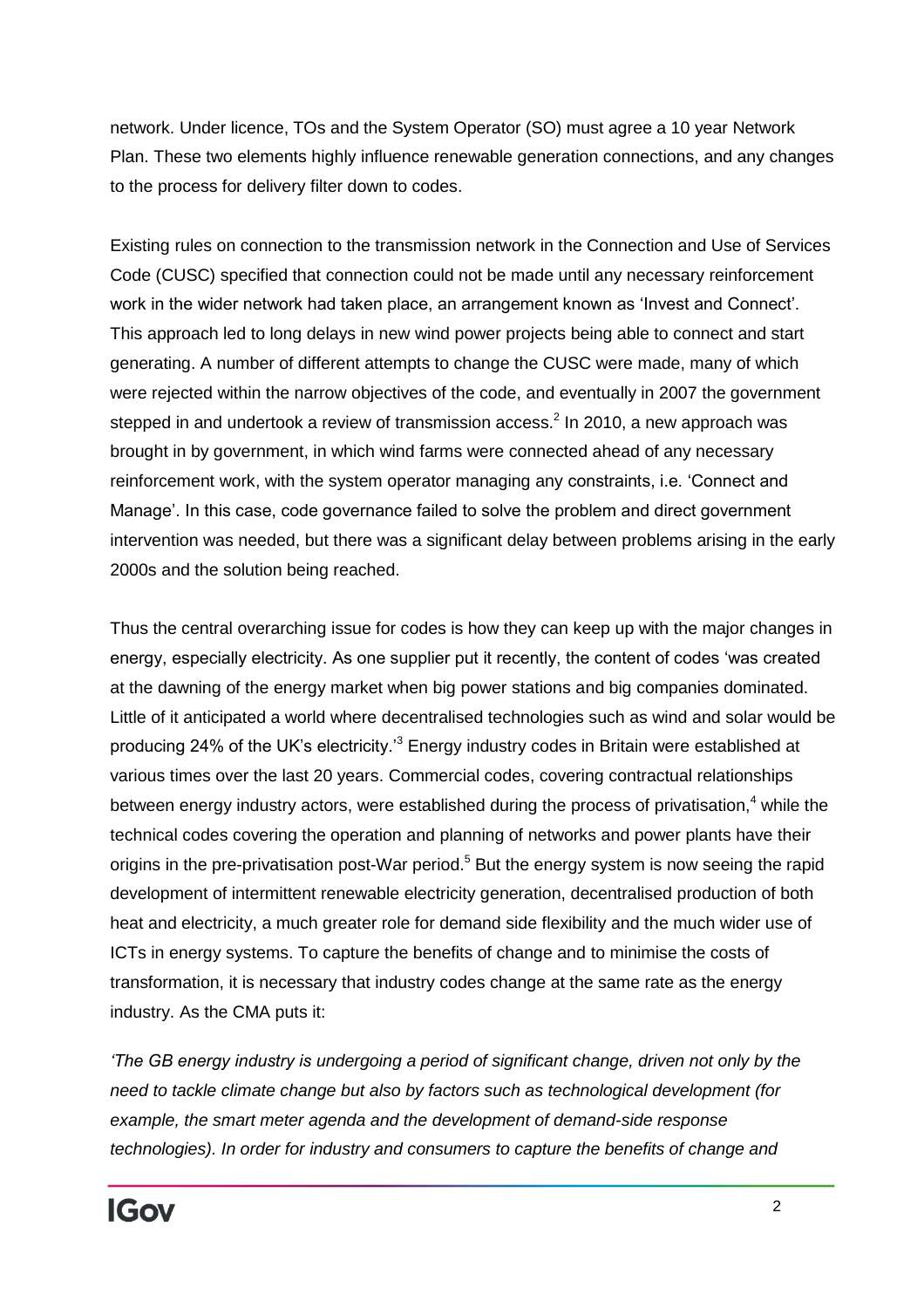*minimise the costs of transition, it is necessary that industry codes develop at the same rate as the energy industry.'* CMA (2015c: 461)

| Area                                            | <b>Title</b>                                                      | <b>Description</b>                                                                                                                                                                         |  |  |
|-------------------------------------------------|-------------------------------------------------------------------|--------------------------------------------------------------------------------------------------------------------------------------------------------------------------------------------|--|--|
| <b>Electricity</b><br>distribution              | Distribution Code (D-Code)                                        | Technical parameters relating to the<br>planning and use of electricity distribution<br>networks                                                                                           |  |  |
|                                                 | Distribution Connection and<br>Use of System Agreement<br>(DCUSA) | Covers commercial aspects of use of<br>electricity distribution network services                                                                                                           |  |  |
| <b>Electricity</b><br>transmission              | Connection and Use of<br>System Code (CUSC)                       | Framework for connection and use of high<br>voltage transmission system and certain<br>balancing services                                                                                  |  |  |
|                                                 | <b>Grid Code</b>                                                  | Technical aspects relating to connections,<br>operation & use of transmission network                                                                                                      |  |  |
|                                                 | System<br>Operator/Transmission Code<br>(STC)                     | Defines the relationships between National<br>Grid as system operator and transmission<br>owners                                                                                           |  |  |
| <b>Electricity</b><br>balancing                 | <b>Balancing and Settlement</b><br>Code (BSC)                     | Sets out rules for participating in Balancing<br>Mechanism and for settling energy<br>imbalance                                                                                            |  |  |
| <b>Electricity</b><br>retailing                 | <b>Master Registration</b><br>Agreement (MRA)                     | Rules for retail market processes including<br>electricity registration, change of supplier<br>processes and the Green Deal                                                                |  |  |
| Gas<br>transmission<br>and distribution         | Unified Network Code (UNC)                                        | Defines the rights and responsibilities for<br>users of the gas transportation systems,<br>and provides for all system users to have<br>equal access to transportation services            |  |  |
| <b>Gas retailing</b>                            | <b>Supply Point Administration</b><br>Agreement (SPAA)            | Sets out the inter-operational<br>arrangements between gas suppliers and<br>transporters in the UK retail market                                                                           |  |  |
| <b>Gas and</b><br>electricity smart<br>metering | <b>Smart Energy Code (SEC)</b>                                    | Defines the rights and obligations of<br>energy suppliers, network operators and<br>other relevant parties involved in the end<br>to end management of smart metering in<br>Great Britain. |  |  |

| Table 1: Energy industry codes and standards in Great Britain |  |  |  |  |  |  |  |
|---------------------------------------------------------------|--|--|--|--|--|--|--|
|---------------------------------------------------------------|--|--|--|--|--|--|--|

Source: Licences, Code and Standard documents

## **2. History of reform efforts**

At the heart of this challenge of modernising codes is the issue of **code governance**. The basic principle up until the late 2000s was largely one of self-governance. Changes to codes (often called 'modifications') were overseen by a panel or similar body made up mainly of representatives from the energy industry itself, with a code administrator running the change process day-to-day and reporting to the panel. After assessing change proposals and consulting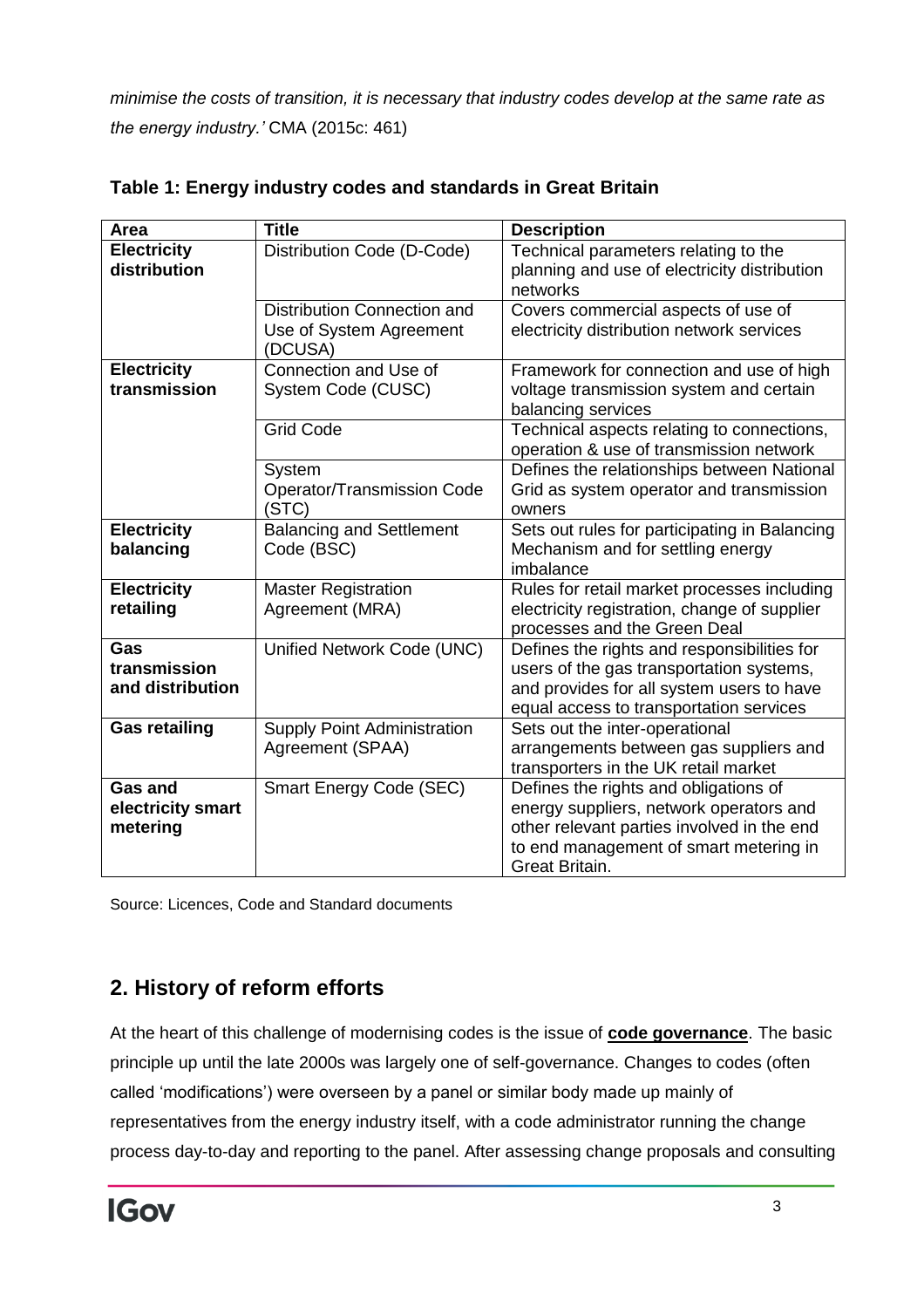industry, the panel would then put a recommendation to Ofgem, which made the final decision and published a rationale for that decision within the terms of its duties.

In 2007, a major review of code governance was initiated by Ofgem. $6$  This review was driven by two concerns: problems in amending codes to support the delivery of major reforms in key policy areas, especially to meet the low-carbon imperative, and the fragmented and complex nature of code processes which made it difficult for small suppliers and renewable generators to participate fairly and effectively.<sup>7</sup> The Code Governance Review ran from 2008 to 2013 and introduced three major reforms:

- The existing modification process added **two new routes** for changing codes: a fast-track 'self-governance' route for minor modifications with 'non-material' impacts which would not require Ofgem approval, and the Significant Code Review (SCR) in which Ofgem would instigate changes to align codes with the requirements of high-level policy. In an SCR Ofgem would prepare the ground by carrying out analysis of changes needed and their likely impacts, but still had to rely on an industry party to raise a modification on its behalf.
- The introduction of a Code Administration Code of Practice (CACoP):<sup>8</sup> a non-binding set of principles and processes that code administrators were expected to follow with the objective of **standardising practices across codes and making change processes more transparent**. The CACoP specified that code administrators should act as 'critical friends', meaning that they provide support to all parties, but pay 'particular attention to underrepresented parties, small market participants and consumer representatives'.
- A requirement in BSC, CUSC and UNC licence conditions for panels to make an assessment of **the carbon impact** of a proposed modification where appropriate.<sup>9</sup>

These changes have had an impact on the governance of industry codes. However, despite the CGR many of the underlying problems persisted, and in the last 18 months two further reviews of code governance have been launched: (i) a consideration of codes in the 2014 energy market investigation being undertaken by the Competition and Markets Authority  $(CMA)$ ,<sup>10</sup> and (ii) a further review by Ofgem in 2015.<sup>11</sup> These reviews are attempting to address a range of issues, many of which are the same as those raised in the original Code Governance Review in  $2008$ ,<sup>12</sup> including:

- The length of time it takes to make changes to codes, especially the major changes made through a Significant Code Review
- The difficulty of making and coordinating changes that involve more than one code
- Change processes lacking the *vires* to ensure codes reflect the transformation facing the industry
- Present and future consumer interests not sufficiently considered in change processes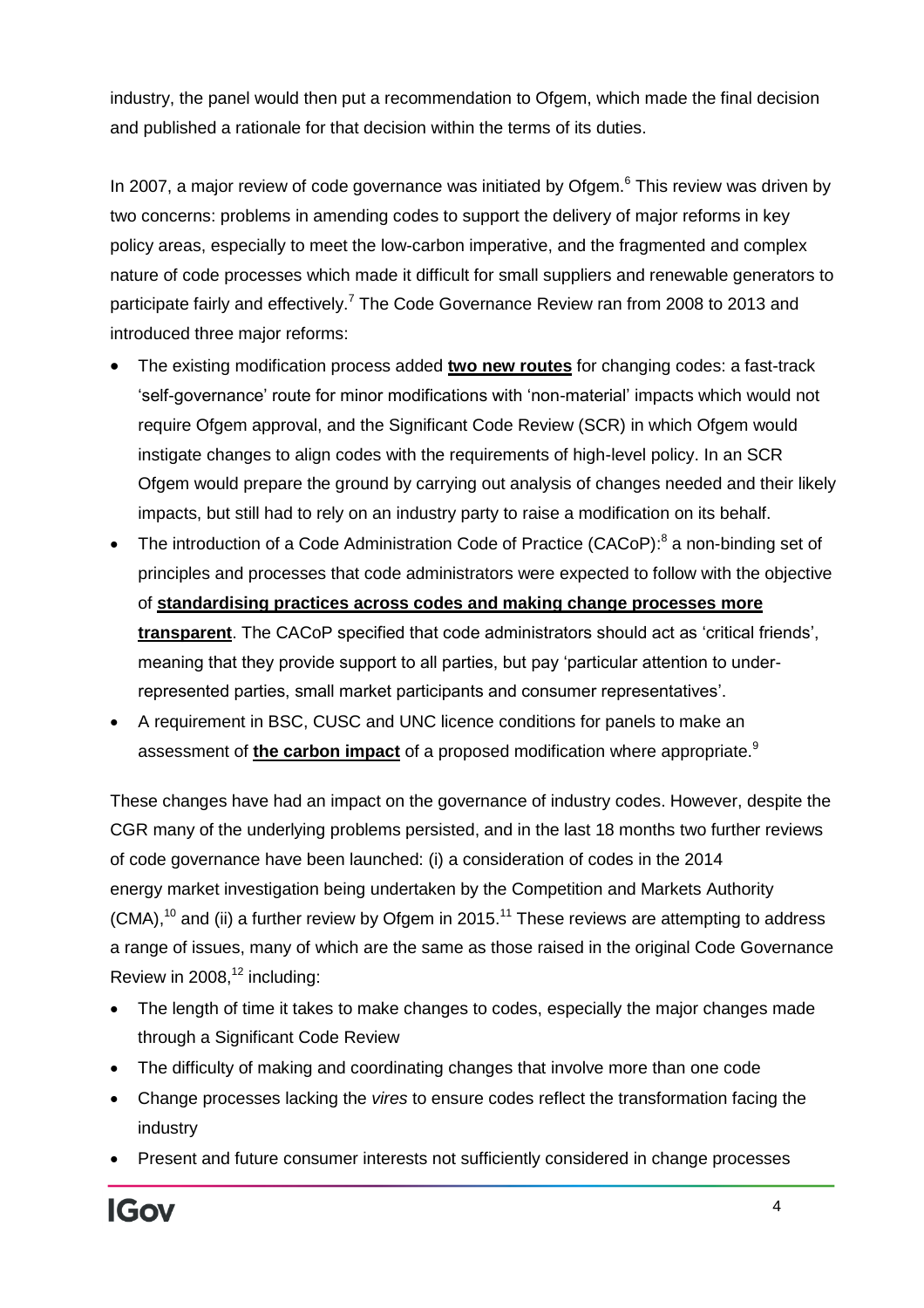- Code objectives not aligned with Ofgem's duties
- The sheer complexity of codes themselves
- The large numbers of meetings that actors have to attend to track code changes
- Minor changes are still going to Ofgem for final approval
- Governance arrangements, collateral requirements and levels of service by code administrators vary across codes
- Incumbents (Big 6 suppliers vertically integrated in electricity, the major distribution network operators and National Grid) dominate panels, working groups and in some cases voting.

The focus of the CMA investigation is on competition and the welfare of consumers. It has reached a provisional conclusion that despite reforms under the CGR, code governance arrangements can lead to 'inconsistent or delayed outcomes' for code change and creates 'material burdens' on industry actors, especially smaller ones, all of which are creating an adverse effect on competition.<sup>13</sup> The CMA is proposing three possible 'remedies'. These all relate to the relationships between bodies within the code governance set-up:

- Make code administration and/or implementation of codes changes a **licensable activity**. This reform would allow Ofgem to monitor performance, give directions, and impose sanctions, with the aim of producing more consistency across codes and accelerating code changes, especially cross-code changes.
- Grant Ofgem more powers to **project-manage and/or control timetable** of the process of developing and/or implementing code changes. This reform would complement existing SCR powers and is aimed at enabling Ofgem to ensure that mod proposals that further consumer interests are implemented in a timely and efficient way.
- Appointment of an **independent code adjudicator** to determine which code changes should be adopted in the case of dispute. This reform is aimed at resolving disagreements more quickly. The adjudicator would need to take on Ofgem's powers to approve/refuse modification proposals in these cases, plus extra powers to project-manage and/or control timetables.

Ofgem's further review of code governance takes account of the CMA process, and is aimed explicitly at incremental improvements to the reforms introduced through the earlier CGR. Launched in May 2015, the review published Initial Proposals in October 2015.<sup>14</sup> It proposes changes in four areas:

 Significant Code Reviews: a new power for Ofgem itself to lead the process of major code revisions from start to end, including **the power to raise modifications itself**. In the instance that Ofgem directs an industry code member to raise an SCR modification it can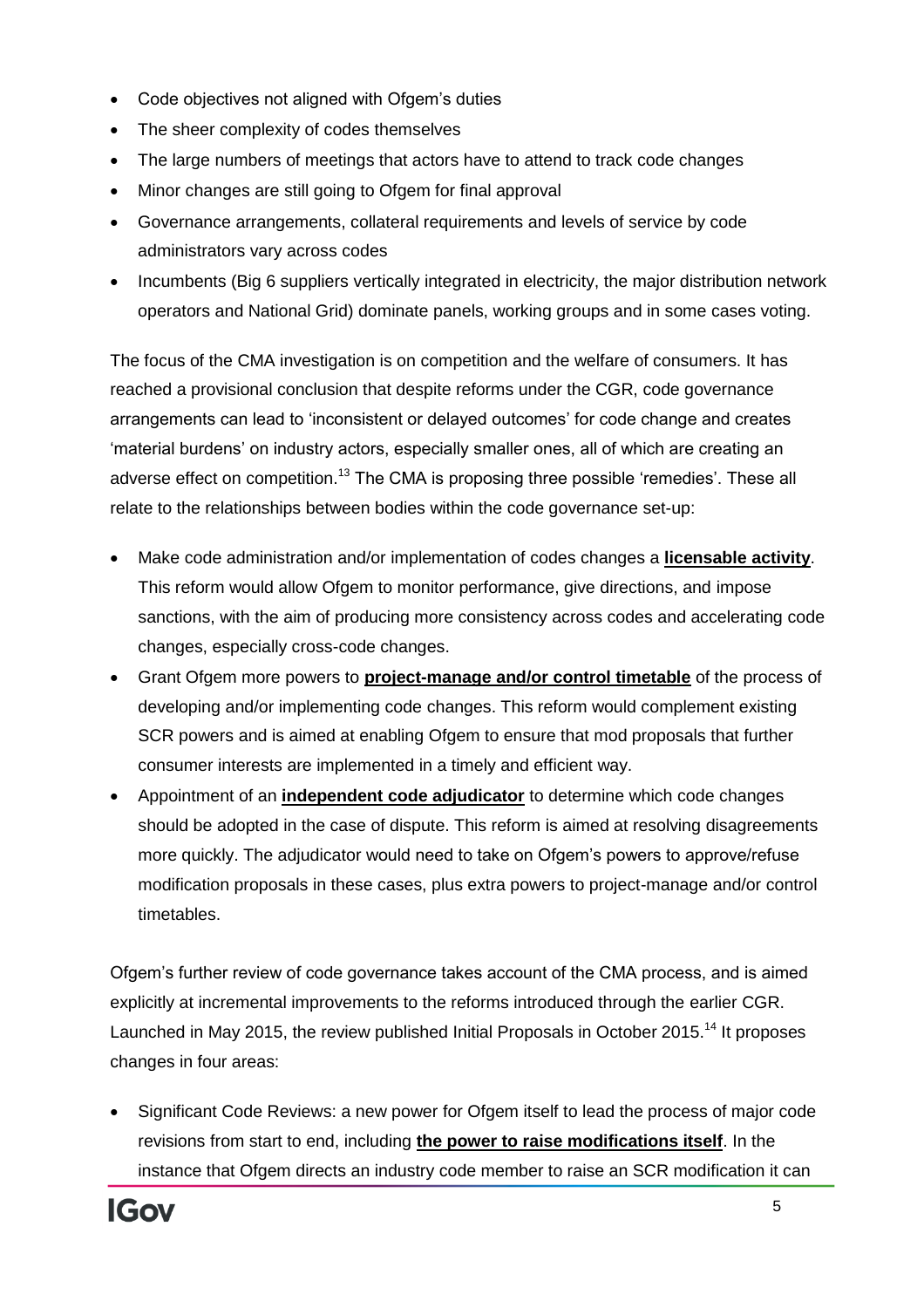set a timetable for it to progress to a recommendation. This proposal clearly overlaps closely with the second of the CMA reform ideas.

- Self-governance: a shift to **having to make the case why proposals should** *not* **be selfgovernance** (rather than the other way round as at present). There should also be explicit criteria, ideally common across all codes, for deciding when a change should be handled under self-governance or not.
- Code administration: a number of changes **strengthening expectations of code administrators and panels**, including the requirement that all codes panels should have an independent chair, and that every code change proposal form should have a section on consumer impacts.
- Charging methodologies: establish a more developed, informal **pre-modification process**, and a forward workplan for 'priority' charging areas.

In addition, industry actors and observers have contributed ideas for reform in their submissions to the consultation processes accompanying the CMA and Ofgem reviews. A summary of our interpretation of their responses is provided in Table 2 below.

| <b>Changes to</b><br>codes                                                | Consolidate (and simplify) codes                                                                                                                                  | Citizen's Advice, Elexon,<br>Good Energy, SSE                                        |  |  |
|---------------------------------------------------------------------------|-------------------------------------------------------------------------------------------------------------------------------------------------------------------|--------------------------------------------------------------------------------------|--|--|
|                                                                           | New code objective on consumers                                                                                                                                   | Citizen's Advice, Elexon,<br>Good Energy                                             |  |  |
|                                                                           |                                                                                                                                                                   |                                                                                      |  |  |
| <b>Changes to code</b><br>modification and<br>administration<br>processes | Standardise governance arrangements to<br>best practice across all codes (including<br>independent panels, better representation<br>for smaller participants etc) | EdF, Cornwall Energy,<br>RWE npower, Ecotricity,<br>Opus Energy, SSE,<br>Gemserv     |  |  |
|                                                                           | Greater oversight of code administrators                                                                                                                          | EdF                                                                                  |  |  |
|                                                                           |                                                                                                                                                                   |                                                                                      |  |  |
| <b>Changes to</b><br>governance<br>architecture                           | Cross-code expert group (resuscitate<br>Cross-Code Forum)                                                                                                         | Elexon, First Utility, Opus<br>Energy                                                |  |  |
|                                                                           | Single code administrator and/or centralised<br>code management system                                                                                            | <b>RWE npower, Cornwall</b><br>Energy, Good Energy,<br><b>First Utility, Gemserv</b> |  |  |
|                                                                           | Design Authority                                                                                                                                                  | EnergyUK, RWE npower,<br>IET, Cornwall Energy,<br>SSE, BG                            |  |  |
|                                                                           | Independent adjudicator to replace Ofgem                                                                                                                          | <b>RWE npower, Cornwall</b><br>Energy                                                |  |  |

## **Table 2: Ideas for Code Reform**

Source: Lockwood 2015<sup>15</sup>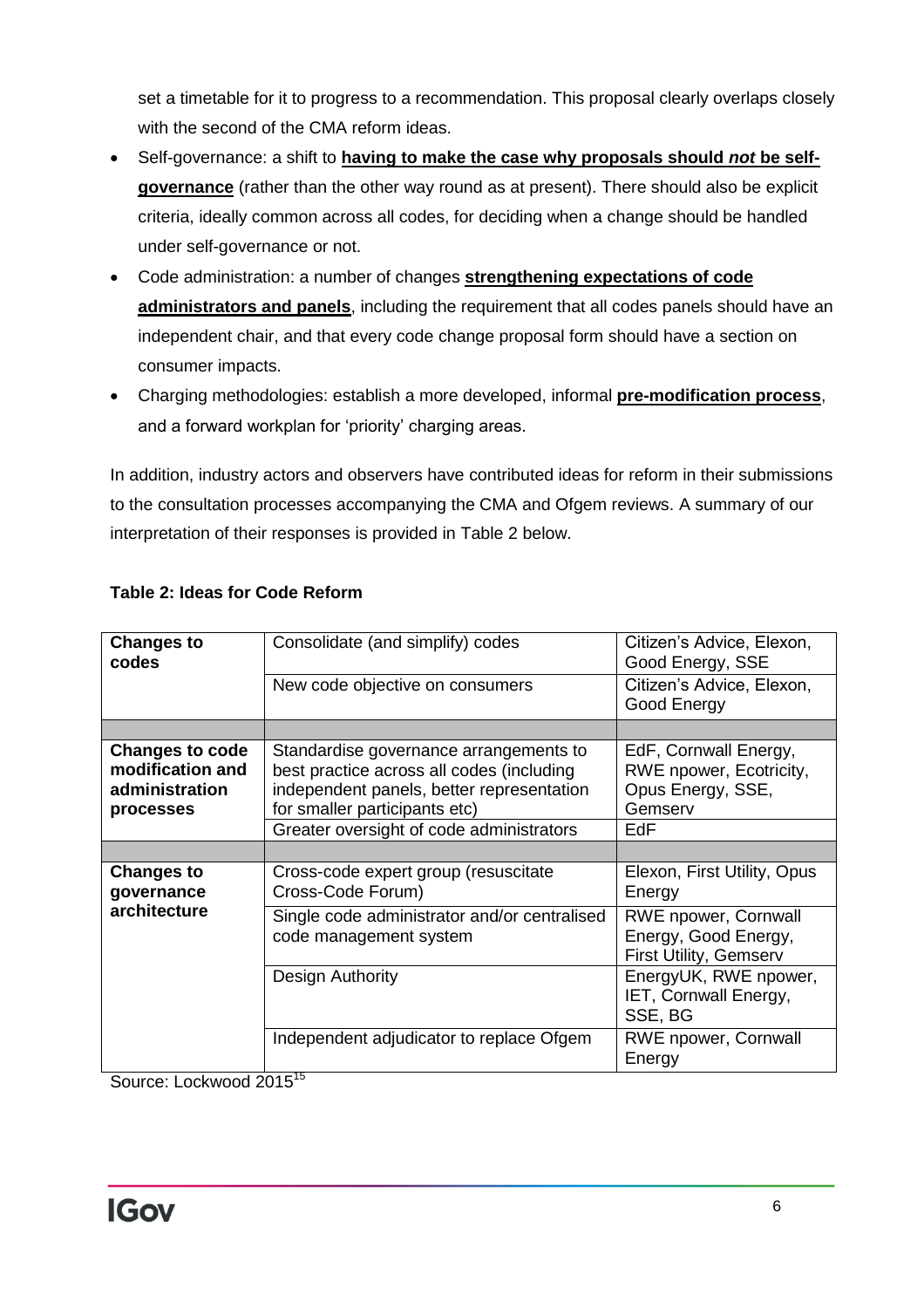## **3. Key issues raised at the Codes Governance Workshop**

The Energy Policy Group (EPG) hosted a Codes Governance Workshop on 16 October 2015. The agenda and attendees can be found on the **IGov website**. The workshop was divided into two sessions covering what EPG considered to be the two key issues: Session 1: Discussion of code simplification, consolidation and administration; and Session 2: Discussion of code governance architecture. Below we summarise some of the key areas of discussion, in respect to: 1) Access to Information; 2) Code Simplification & Consolidation; and 3) Code Governance, Administration and Architecture. These issues are interlinked.

A number of key issues were raised over the day. Although there was much agreement over what the issues are, there were essentially two fundamentally differing approaches to how best to solve them (with a range of suggestions between them):

- 'steady as she goes' with incremental change via continuing self-regulation OR
- fundamental change where code administration comes together in one body, and alterations to codes occur not as a result of self-regulation but in line with the needs of the efficient system transformation and operation, albeit with a means for arbitration.

In general, therefore, there was agreement on certain issues, for example that clarity on Code Objectives is needed, but there was no consensus for the next step of how those objectives should be implemented.

In the discussion below we have highlighted under each topic those areas where we feel there was agreement or consensus on a topic, as well as where there was less agreement. It should be highlighted that this is our interpretation of the discussions and therefore does not necessarily reflect any individual's view.

## **3.1 Improving information and access**

One area of discussion focussed on access to information on codes and how this could be improved, this included the detail of individual codes as well as how different codes link together. This was particularly an issue for new entrants and other actors seeking to understand the codes, but in respect to understanding how different codes link together and impact each other, it also seems to be an issue for those already working within the code environment.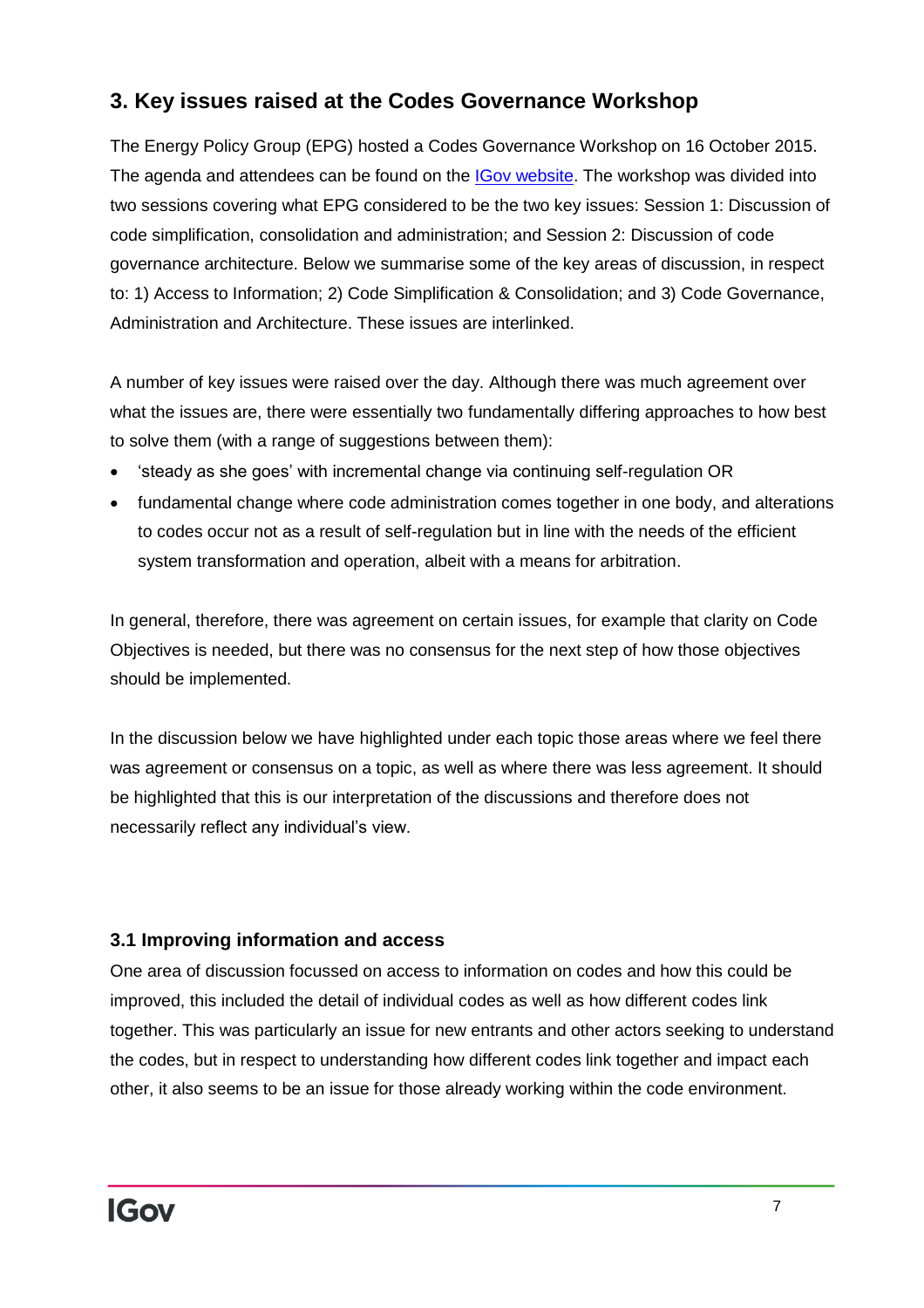### **3.1.1 Areas of consensus**

Generally it was felt that it would be beneficial, particularly for those working outside of the detailed code environment, if clearer information on each code could be provided. This would include setting out in clear English basic things like: what the objective of the code is, the type of code it is, how it evolved and how it relates to other codes, etc.

Given the complexity of codes (see below), there was agreement that there are some relatively easy opportunities to make codes more accessible to stakeholders. This could include improving the information and support provided through the 'critical friend' process, as well as better information provision. For example, in terms of individual codes it was recognised that different people need different levels of information on the codes, so a possible way forward would be to have layers of information for each code to suit different audiences – linked to better guidance and support. It was suggested that actors sometimes just want to know what they have to do to become compliant with any given code. In addition, actors need to understand how to be compliant with any particular issue, which might cut across different codes. It was highlighted how difficult it is to navigate around the different codes, so better support and guidance on how all the codes fit together would also be of benefit.

One suggestion was that this could be provided by a one-stop-shop as currently there is no single person or organisation that someone can go to get cross code information. For example, they could explain what steps any given supplier, generator or other licensee must take to be complaint with section X, Y and Z of any code/codes, found in Sections 1, 2, and 3, etc. All of this would improve the transparency of codes.

### **3.2 Code simplification/consolidation**

It was recognised that in codes are long and complex and in some cases are written in legalese which makes them hard to understand, even for some working within the code environment. This in part links to the points above in terms of how to access information and understand what the detail of a code requires of an actor. Discussions on this led in to a broader consideration of what the opportunities and barriers might be to simplify individual codes and/or consolidate the number of codes. This was an area of discussion were there were many differing views.

### **3.2.1 Areas with consensus**

It was recognised that neither the individual codes nor the introduction of modifications to them give much or any consideration to consumers. This was seen as an oversight that should be addressed, and most agreed that the impact of code modifications should take account of how the change could impact the end consumer (both current and future).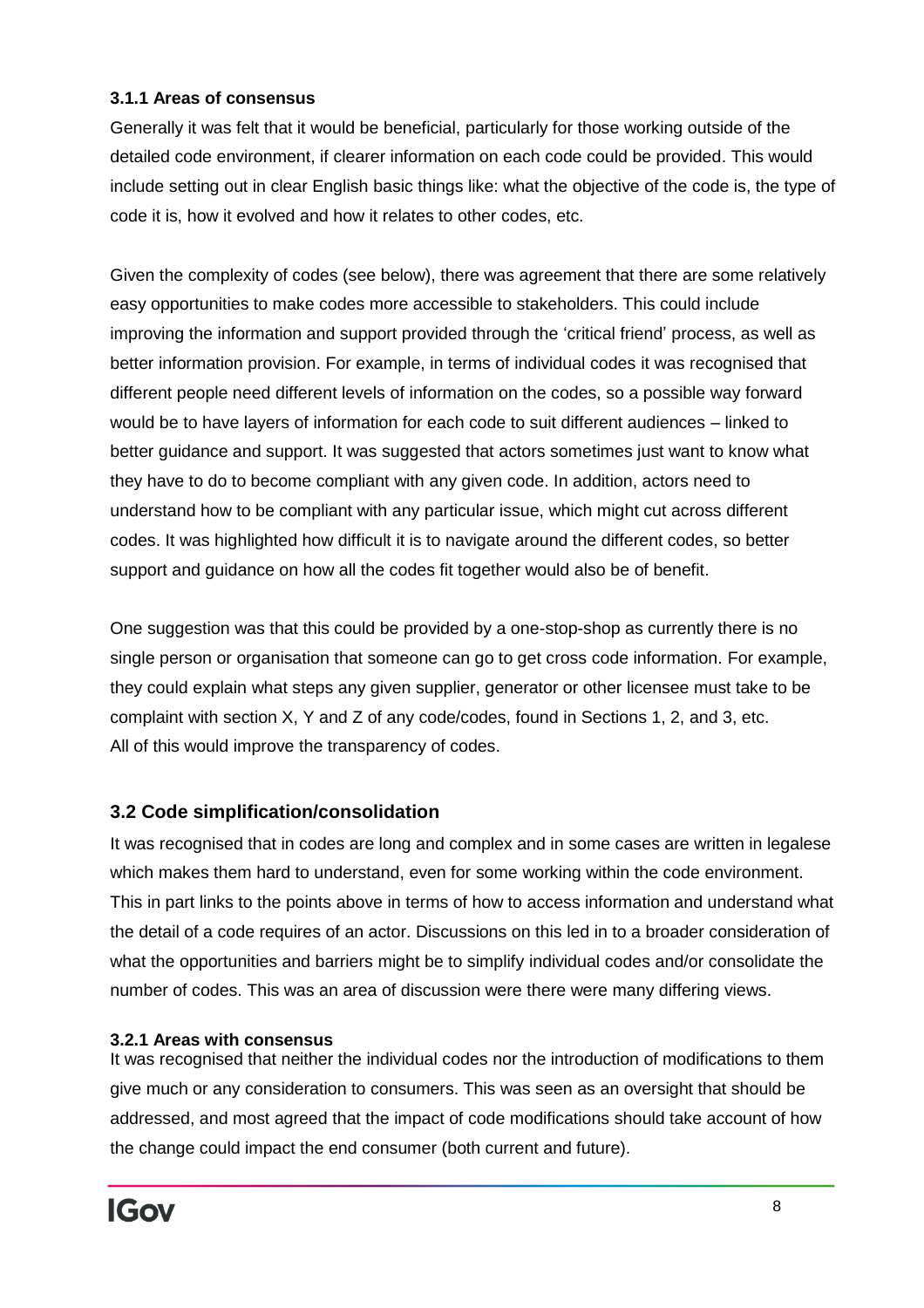As highlighted above, the codes play an important role in ensuring technical standards are met and play a commercial role in setting out contractual arrangements that underpin the energy industry, thus helping to avoid disputes and providing certainty for actors. However, this certainty had come at a cost in terms of complexity and accessibility of the codes, particularly for smaller actors; but even for larger actors, it was questioned if adding more and more pages to a code does actually bring more certainty. It was also highlighted that it might be possible to simplify codes as a set of principles rather than detailed rules (as is the case in some Scandinavian countries), although some also felt that this approach might lead to disputes and uncertainty within the British context. It was recognised by most that there is probably an optimal area between the large complex codes and smaller principle based codes, although no clear agreement on where the ideal balance lies.

Whilst there was no clear agreement over the need for simplification or any consolidation, there was general agreement that if this did happen a number of important considerations should be taken into account. This seemed to come down to three main areas:

- ensuring that any changes did not create instability in the market
- rights and obligations should not be disregarded, as this would lead to legal challenges
- any costs of making changes are considered alongside the benefits that any change might bring.

Given these sorts of issues, it was recognised that if any changes occurred there would need to be real clarity over what is being changed and why it needs to change i.e. what problem is the change addressing, what is going to happen, by when, by whom and what can actors expect. In addition, people felt that how the change is communicated would be important. An open, transparent process, which is consulted upon with industry, was felt to be a better way to reduce the potential risks of lengthy litigation. Ultimately any changes to code texts would need to be clear, easy to understand, and easy to apply.

#### **3.2.2 Areas without consensus**

In respect to simplification there was no overall consensus. There were quite a few ideas put forward: would it be possible to scrap the 1000 pages of codes for new signatories and a 20 page note replace it? Should there be a new, short frontispiece for codes, and the current codes remain? If any simplification is introduced could it include setting out key principles, based on things like consistency, simplification, accessibility of information?

Some felt that it would be important to differentiate between codes covering commercial to commercial (or B2B) interactions, and those governing commercial to retail (or B2C) as different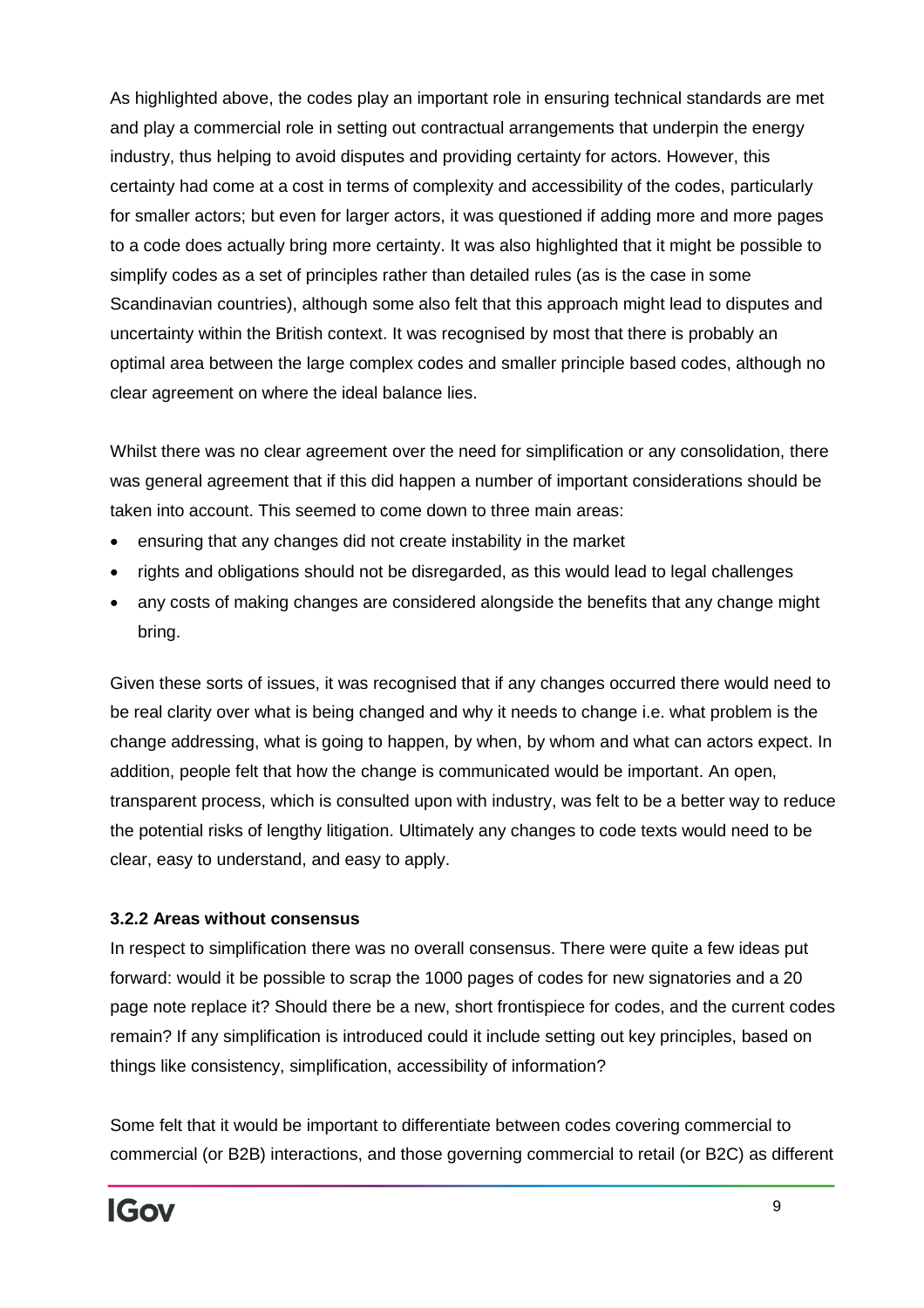kinds of rules are needed to regulate these different kinds of corporate relations. Equally, some felt if changes do occur, there could be value in looking at what the main drivers on the markets are and make any amendments accordingly, e.g. in wholesale markets the EU has become a significant driver.

Some felt that there was need for clearer objectives in respect to individual codes, although others felt that some codes have served, and continue to serve, the industry well. It was recognised that much of the details of codes is about contracting issues between consenting parties that don't impact on end-users, the details of these are therefore not relevant to many beyond the consenting parties. As well as the codes, there are also subsidiary documents, clauses, legal text, etc, which again is not relevant to business operation. This links back to the issues around access to information and some felt that codes could be made clearer (not necessarily simplified) by layering the information within them. This restructuring of the information could happen vertically within codes, although some felt it was also needed across codes.

In respect to modifications, there was some suggestion that there should be a new template used for their introduction and that mods should include overt recognition of: consumers, sustainability, innovation, new entrants, etc. Others argued that before this could be done new guidelines are needed, e.g. that define consumer interests given that, as currently written, codes just assume that consumer interests are more or less equal to competition and extend no further.

Another issue that was highlighted was that currently the objectives of individual codes do not match the objectives of Ofgem, which for some did not make sense. Others were not sure if this mattered or whether it should be changed

In terms of code consolidation there was no agreement on whether the many codes currently in place should be consolidated into a few codes, and whether the benefit of doing this would outweigh the costs. Some also felt that consolidation might happen anyway as a result of ongoing changes to markets.

## **3.3 Code governance, administration and architecture**

The final section of this discussion paper sets out the debates that were held broadly in relation to code governance. Much of the discussion in these areas ran into each other and there are therefore many overlaps within the summary below. In part, some of the discussions were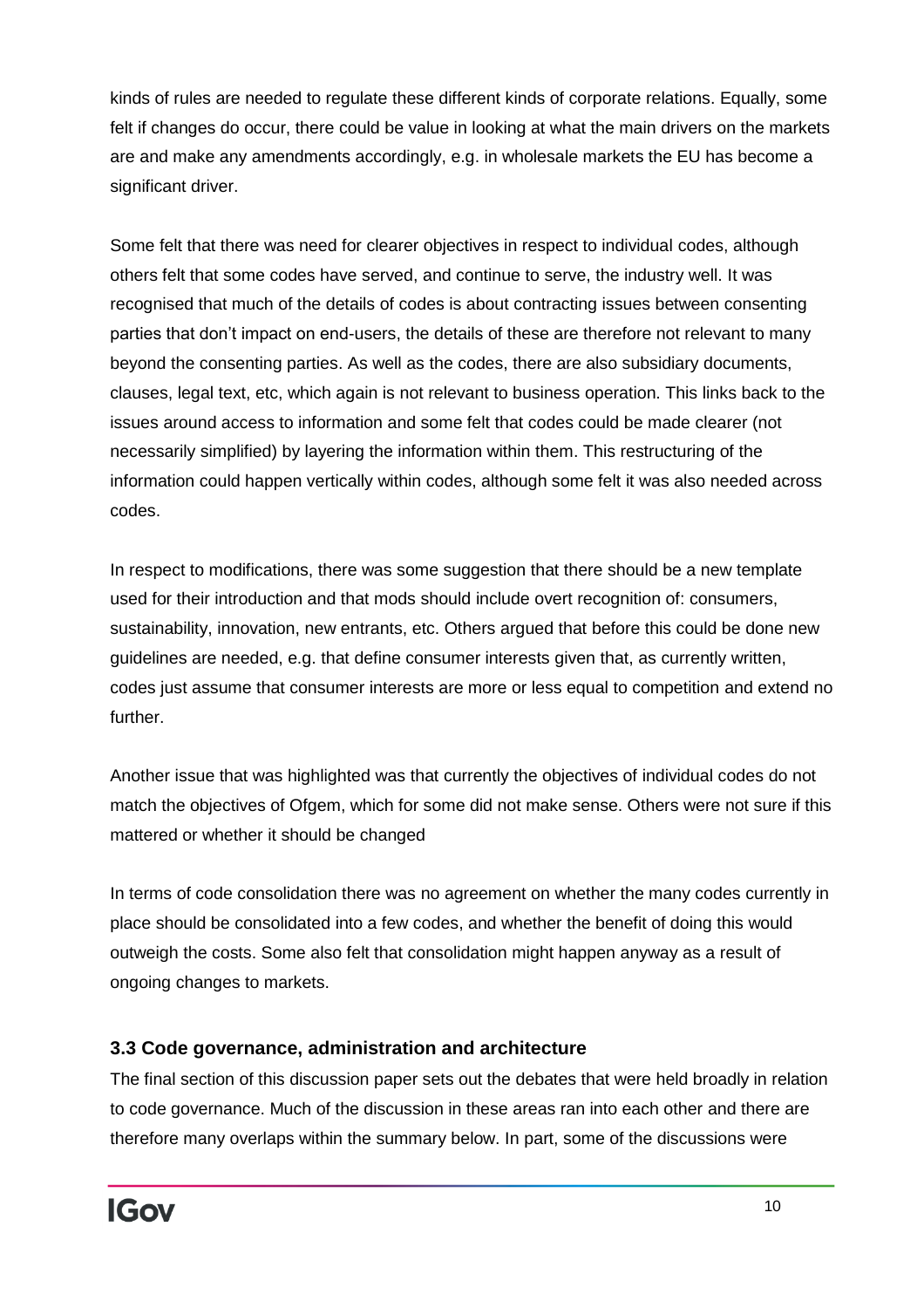based on two diagrams that IGov presented at the workshop, reproduced below, which set out our own thoughts about how governance might change. Figure 1 takes a high level view of codes within the wider governance landscape, whilst Figure 2 provides a more detailed look at a model for code governance. We are continuing to work on these figures and they therefore are likely to be amended in due course.





**Figure 2: A possible model for code governance**

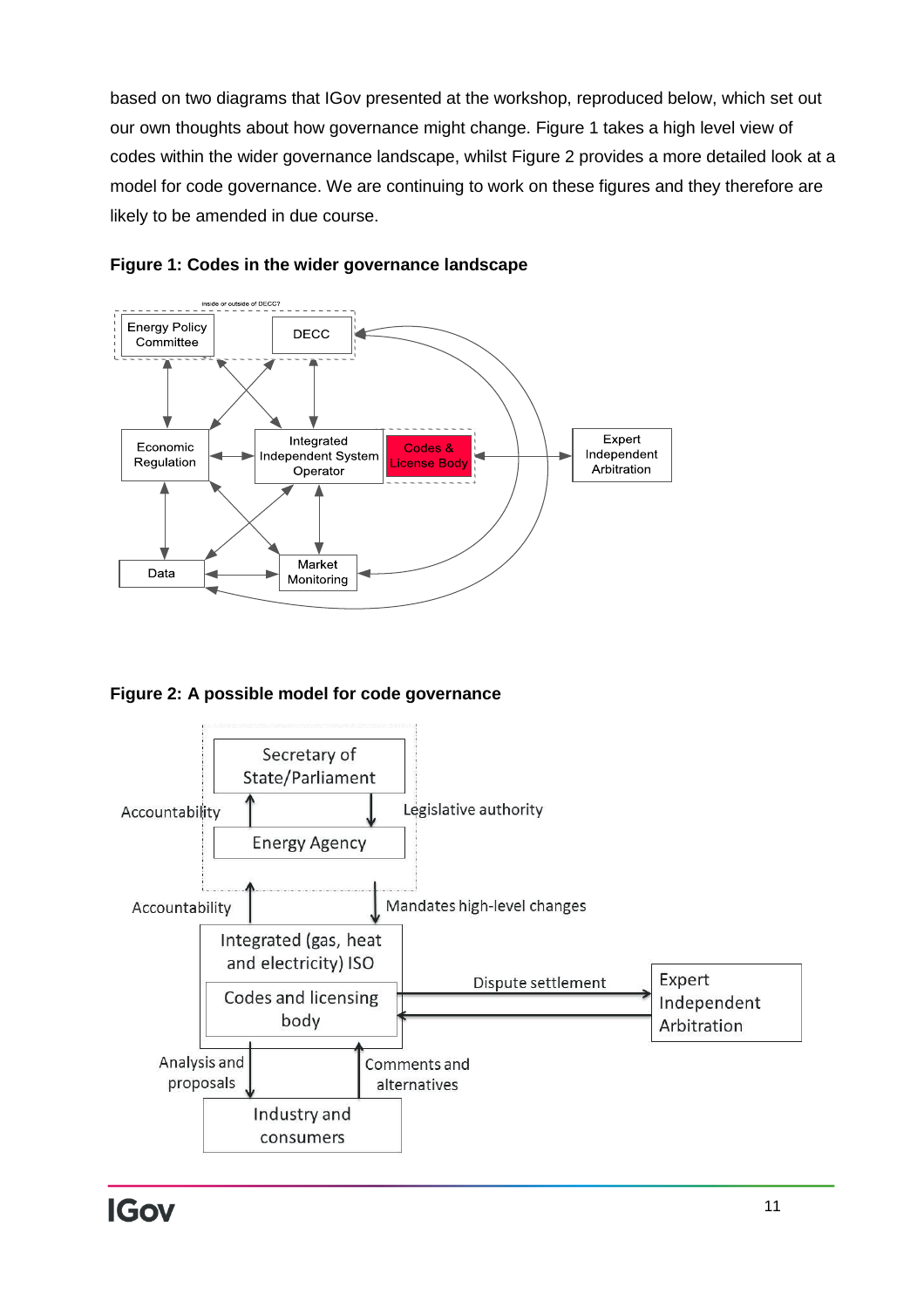#### **3.3.1 Areas with consensus**

#### **a) In terms of high level governance:**

- There seemed to be two high level issues running through some of the discussions, in respect to: a) Who sets the agenda (Ofgem, DECC, or another body); and b) who is then responsible for ensuring the delivery of that agenda. This seemed to particularly be an issue when an initiative cut across different codes and highlighted the need for strategic decision-making in the code environment (which some felt is currently lacking).
- The need for coordination and being able to 'see' across codes was recognised by many as a desirable and important change.
- A key issue for all actors appeared to be constraints around their time and staff resource i.e. Ofgem, DECC, the big suppliers and new entrants. This could impact changes to codes and code governance in the long term.

#### **b) In terms of code governance:**

- That it is essential that the hierarchy of layers of authority and function in code governance (who takes decisions – who executes – what each layer can and should do) should be clear.
- Panels, when passing or rejecting a modification, should be setting out detailed pros and cons. At the moment, the explanation is often very sparse.
- Modifications often reflect major policy issues, and their outcomes effectively become policy. It was agreed that fundamental policy decisions should not be debated within a Panel but should come directed from a democratically legitimate policy process. An example of this was modifications about 'peaky' cash out prices. Some support it and say that it will empower customers; others consider that it will make renewable development more risky.
- There is a very limited capacity within GB of people who really know the codes, and still fewer people understand all the codes, and those who do are working either in the Code Administrators and/or Panels or within industry. In particular informed actors can be found within big companies; or in consultancies like Cornwall Energy who specialise in advising smaller entrants; or sometimes in a smaller company that have someone responsible for the codes of that company. Whatever changes occur, GB cannot afford to lose its already small capacity, knowledge and skills in this complex area.
- While it was not agreed what code governance changes are required (as discussed below), it was agreed that whether changes are reasonably minimal, or greater, the Code Panels and Administrators need to understand their impacts on different parties across codes as well on individual codes; which implies a need for more coordination. In addition, the roles of other institutions in relation to governance change need to be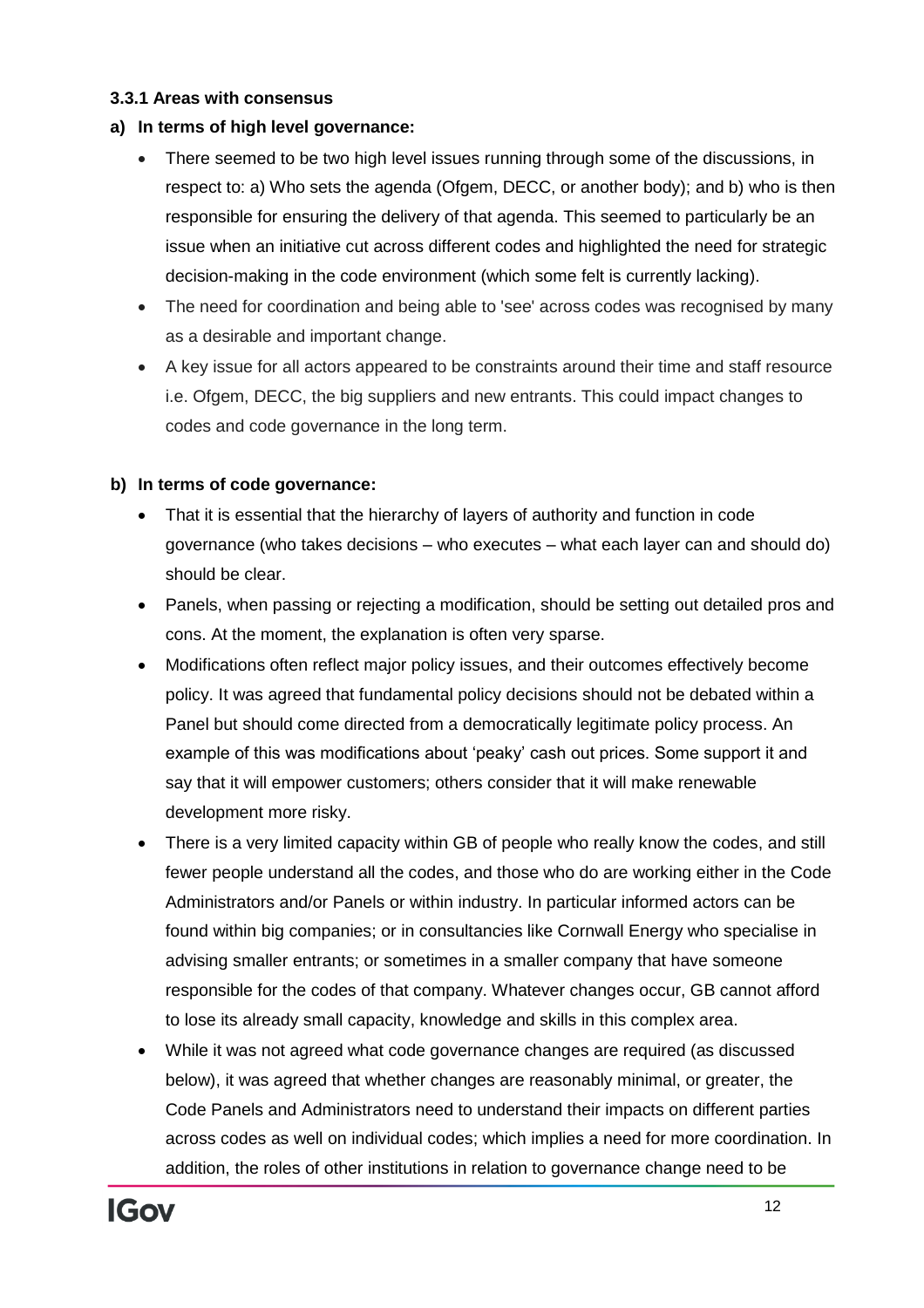understood. For example, what should the role of Ofgem be within future code governance change? All of these relationships should be set out in Strategic and Policy Statements.

#### **c) In respect to code administrators:**

- There was some agreement about the need for greater coordination between code administrators and/or for one body to be able to think across codes. The Code Administrators have already initiated improved coordination, but it was accepted that there could be more. It should also be noted that Code Administrators wanted to retain their independence and did not want there to be one single Code Body.
- Code administrators play a neutral role are basically passive, but there was a general view that it would be useful if they were more proactive. However, they are not set up to be active, so if a new role for them is wanted then their remits and objectives would have to be altered.
- There was a general feeling that thinking of them as code managers, rather than administrators, would be a good first step in moving them to a more pro-active role.

#### **3.3.2 Areas without consensus**

#### **a) In terms of high level governance:**

 IGov put forward in the meeting our initial thinking around high level governance – i.e. Figures 1 and 2 above, and we have a forthcoming working paper that will further examine these. Within the IGov proposal there is an Integrated Independent System Operator (IISO) which is given responsibility from DECC to enable the technical transformation of the energy system so that it reduces emissions by 80% by 2050, as specified in the Climate Change Act 2008, and to maintain security whilst doing that. The IISO would, for example, decide what technical changes were required to networks and the energy system transitions. The Code Administrator Body would then work out the necessary modifications, and there would be a process for discussion amongst industry. There would also be an Expert Independent Arbitration body to which those who disagreed on the Code Modifications could appeal. The Economic Regulator would regulate the networks based on IISO decisions. This gets rid of Code Panels and self-regulation and reflects a view that codes are technical requirements. This is only one suggestion and others were presented at the Workshop, which we will seek to add to the IGov website, with the authors permission. There were a wide range of discussions on the differing ideas put forward and no obvious consensus over the best way forward.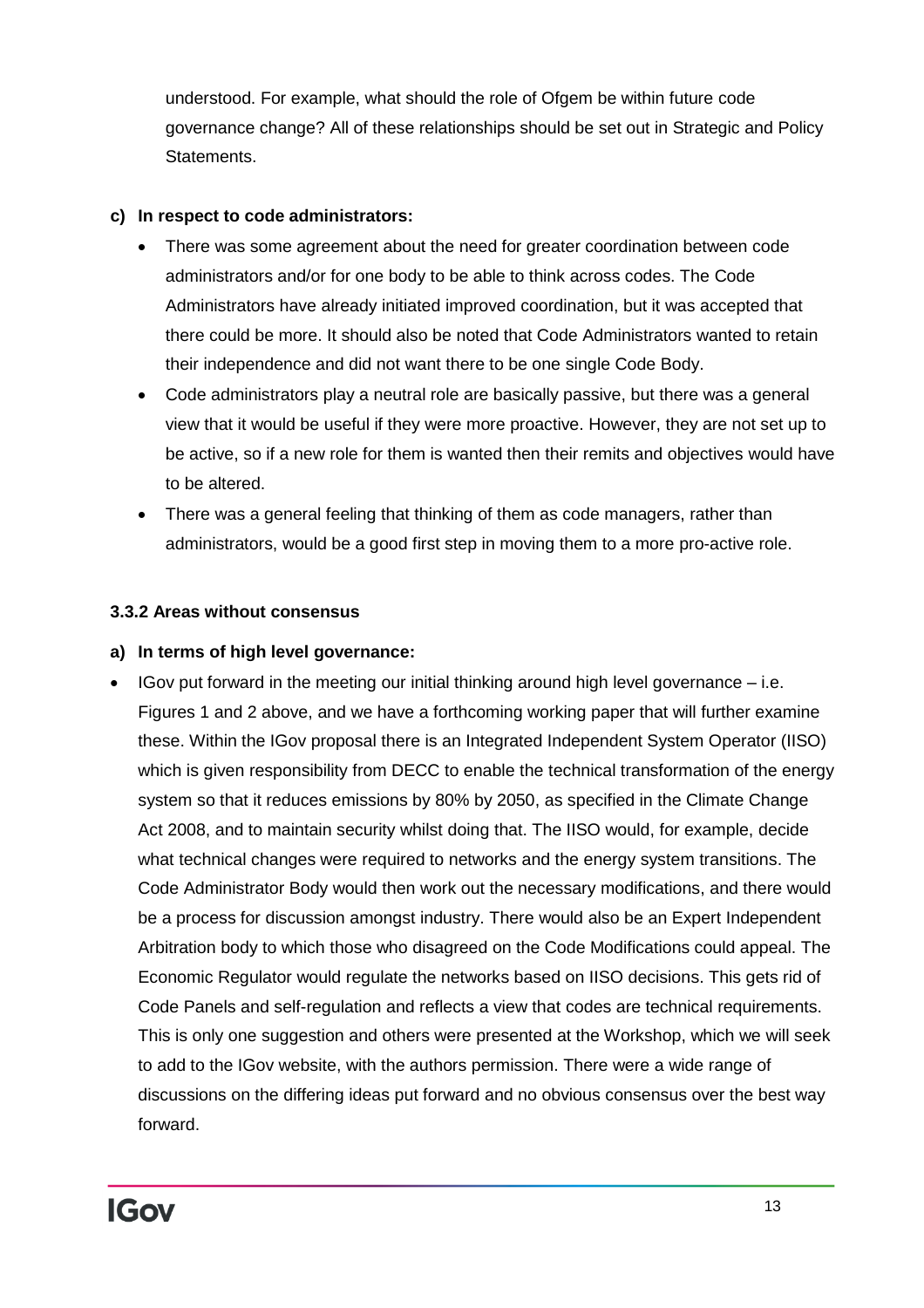It was also raised that there should be a more direct link between codes and government energy policy and objectives. At the moment Code Administrators do not need to link the codes, or code changes, to formal public policy objectives of climate change mitigation, improving GB energy poverty and energy security. For example, the Committee on Climate Change sets out various technology paths to meet the emission reductions targets but there is currently no need for the codes to be compliant with that, nor indeed to consider current or future consumers.

#### **b) In terms of the code governance:**

- A key area of debate was around the issue of self-governance i.e. industry initiatives code changes and whether this should change.
- This area is part of wider questions about institutional reform in energy governance. On the whole, those who support a Code Administrator, which is able to take code decisions (thereby speeding up the process) recognise that wider institutional reform is needed.
- There was no consensus on who would have responsibility to make the modification changes. This was in part because there was also no consensus on whether there should be a single Code Administrator or whether the Code Administrators continue as they are; and if there is one Code Administrator, who would make decisions on what modifications have to happen. Would it continue to be via separate codes and panels within the Code Administrator; or could the Administrators initiative mods for panels to consider; or would there be higher strategic guidance?
- It was highlighted that Code Panels have two roles but that these maybe should be separated out. Partly they are cooperative because they sit together to ensure the Code Administrator is operating efficiently, the code is operating efficiently and that are budgets being properly managed, etc. However, they also look at the modifications to legal text within the code and this has commercial implications for them. It was suggested by some that having more proactive Code Administrators (see below) that put forward recommendations and made decisions could remove the concern about panels being populated by groups that have material interests in the outcome of a modification.
- Some also felt that panels should be required to be more pro-active and strategic, working across codes. And that working groups should be more enabling and advisory in nature.
- There was also discussion on the need to try and align code processes. Some felt that, in terms of the process of change, there should be a standard format for modifications or changing governance for a code. However, others highlighted that the codes have individual governance structures in place, so that decisions within panels, are often based on the individual principles and objectives of that code and of the parties that are within it. This makes it hard to take standard approaches to change across codes.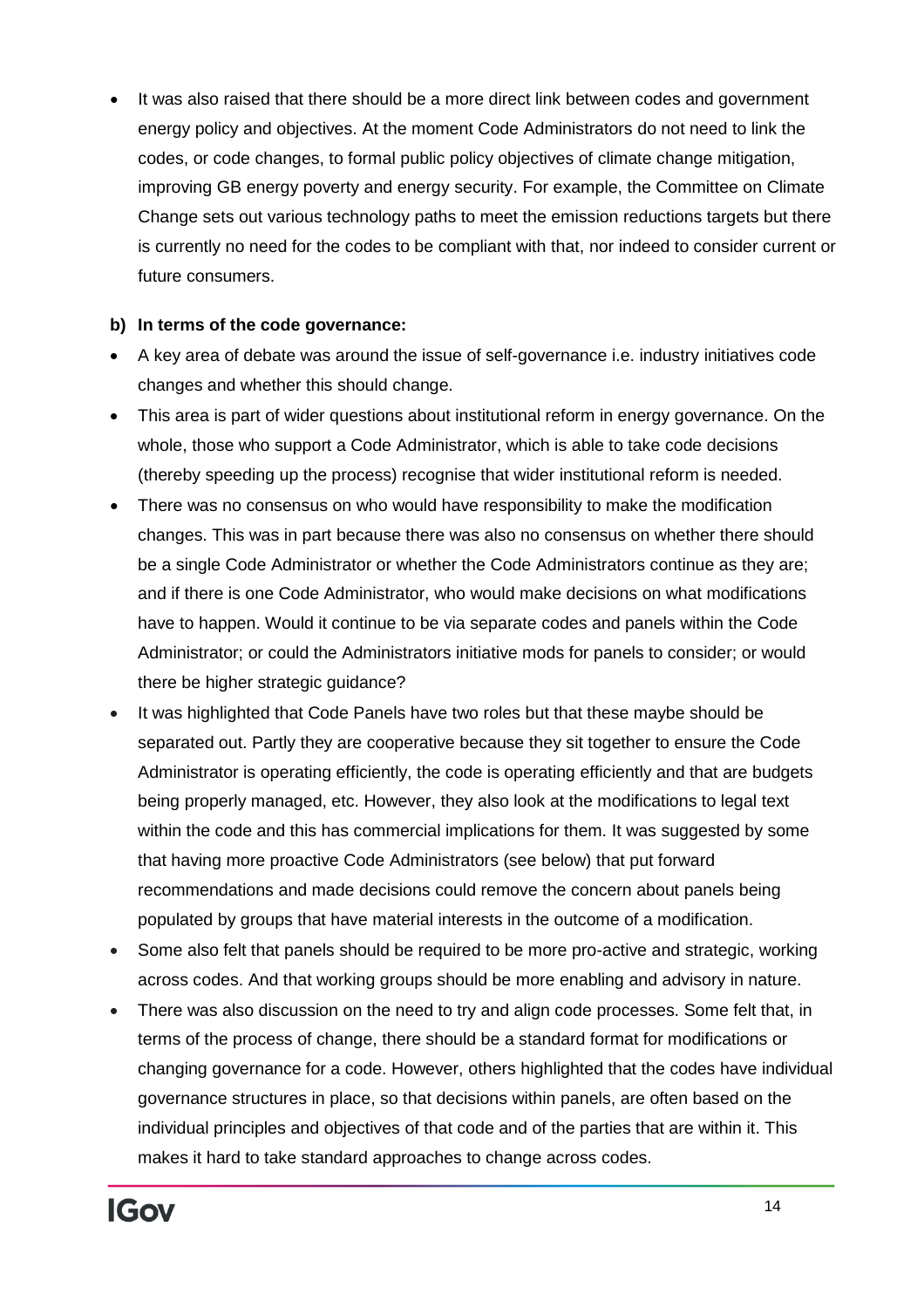#### **c) In respect to code administrators:**

- They could have different roles: i) they can be reasonably passive administrators who execute decisions taken elsewhere; or ii) they can be more active and strategic, potentially shaping and inputting ideas to further the objectives of the code, ensuring they are being met. Some felt this should go further and that the Administrator should be able to raise modifications. This would see them acting as independent bodies, raising changes for industry actors to consider.
- It is possible to think of different levels of Code Administrator service: e.g. 'bronze', 'silver' and 'gold'. 'Bronze' level would be about making the process work and relying on industry to provide the intellect, as compared to a 'gold' level which could be a highly resourced and proactive service which goes beyond current practice i.e. managing and driving the code. Some felt that the 'gold service' is what we should be aiming for.
- If Code Administrators did take a more strategic role, some felt it would be important to put in place mechanisms to ensure they could be held to account, such as time limited contracts that would require them to tender for the work every few years.
- There was also some discussion about whether code administrators should be 'co-located' in the same building:
	- $\circ$  This could potentially ease coordination, increase accessibility of codes/licenses for new people and increase availability of expertise. Such a model could have a strong secretariat that does code administration and practice, and a strong education team that provides advice and expertise to industry actors.
	- o Co-location might also help with any efforts to consolidate codes.
	- $\circ$  Some suggested that it might also help to reduce costs, as some centralised functions like HR, communications, etc could be shared.
	- o It was however questioned whether having one overall code manager or governance body could understand and manage all the rules.

## **4. Conclusions and recommendations**

Energy industry codes play a crucial role in shaping the energy system. Major changes in codes will be needed as the industry, especially the electricity industry, undergoes transformation to a low-carbon decentralised system, with new business models, new flows of data and new markets. Code governance, and in particular the process by which changes are made to codes, needs to be sufficiently flexible to avoid a situation where codes are a barrier to meeting policy objectives and to new market entrants, as has been the case on several occasions in the past.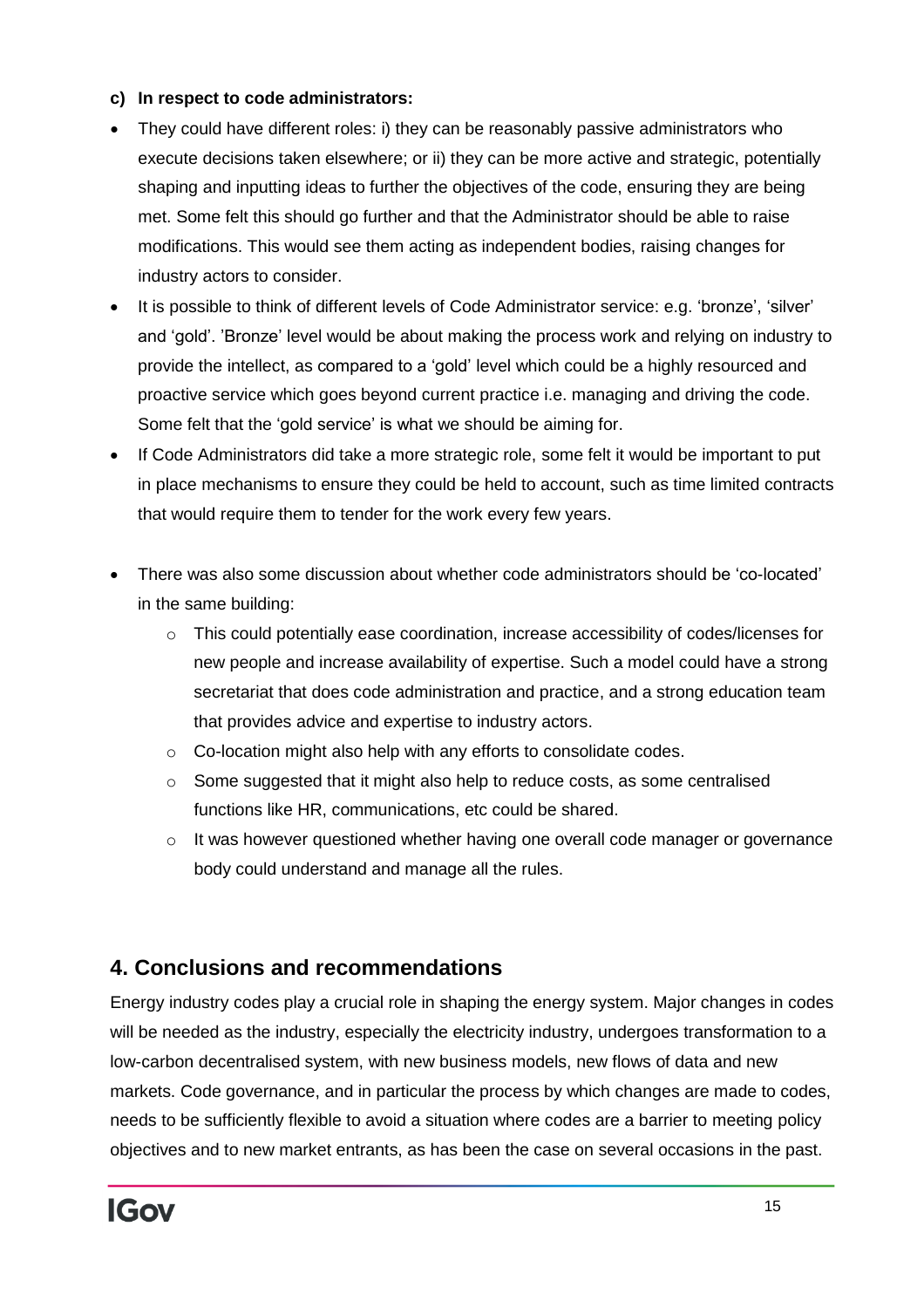The last seven years have seen a number of reforms to who governs industry codes, what processes are involved, and what needs to be considered in the change process. Despite these reforms, many of the problems identified in the original 2008 Code Governance Review remain. As of late 2015 two official reviews, by the Competition and Markets Authority and by Ofgem, were still ongoing. However, both of these reviews are limited in scope. The CMA review is limited by the terms of reference of the wider energy market investigation, with a relatively narrow focus on competition and harm to current consumers. The Ofgem 2015 review explicitly considers only incremental changes to the framework set up by the earlier 2008 Code Governance Review.

Crucially, both of these official reviews do not consider potential changes to code governance within the context of reform to the governance of the wider energy system. For example, they do not address the question of how code governance should relate to a widely called-for body that would steer the transition to a low-carbon decentralised energy system.<sup>16</sup> They do not raise the question of whether it is appropriate for Ofgem to be the body overseeing code governance in terms, for example, of whether Ofgem has the resources, expertise and democratic legitimacy to undertake this task efficiently and effectively. They do not investigate whether the deeper function that codes fulfil, i.e. the governance of contractual relationships in the energy sector, is better served through the current approach of the detailed rulebooks that codes represent, or through the approach seen in some other countries in which a brief set of principles sits on top of a series of bilateral contracts. The current reviews also do not question the fundamental principle of industry self-governance.<sup>17</sup>

Thus while the CMA and Ofgem reviews are welcome, we argue that they do not necessarily address the much broader range of views currently on offer, and as evidenced by the discussion in this workshop, including fundamental questions around self-regulation. Therefore we argue that **the Government should instigate a more thorough review of code governance, including potential changes to the architecture within the context of wider changes to energy sector governance**. An increasing number of proposals for such wider changes are being made. We have already published two iterations of our Draft Proposal, including our earlier [Public Value Energy Governance](http://projects.exeter.ac.uk/igov/new-thinking-fit-for-purpose-gb-energy-governance/) working paper, and we will be publishing a further detailed working paper on code governance in the coming weeks. Our thinking on code governance reform is informed by our wider IGov work on the governance of the energy system as a whole, and we will also be publishing further papers on this during 2016.